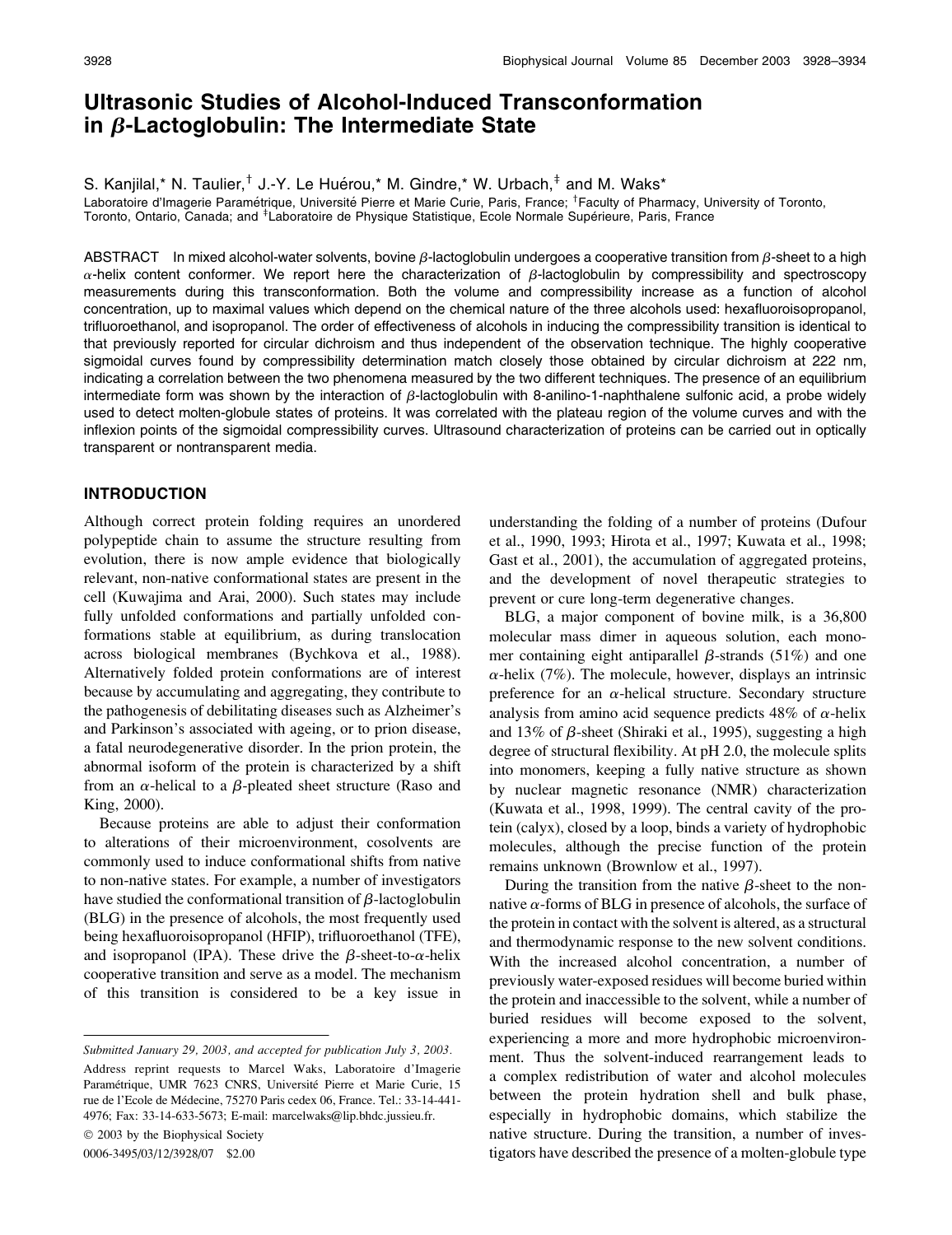(Kuwajima, 1989, Christensen and Pain, 1991) equilibrium intermediate, stabilized by organic solvents (Hamada and Goto, 1997, Mendieta et al., 1999), at concentrations depending on the chemical nature of the alcohol (Hirota et al., 1997).

To shed light on this mechanism, we have measured the change in compressibility accompanying the  $\beta$ -to- $\alpha$  transition in BLG in the presence of the three chemically distinct alcohols HFIP, TFE, and IPA, which were used in earlier conformational studies (Gast et al. 2001, and references within). Since little is known about compressibility variation during such extensive conformational transitions, our aim was to correlate the compressibility measurements with conformational studies. Comparison of circular dichroism and compressibility data obtained in the same solvent indicates a close correlation between the highly cooperative increase of helicity and that of compressibility.

Moreover, the presence of an intermediate form is deduced from the binding to BLG of 8-anilino-1-naphthalene sulfonic acid (ANS), a fluorescent probe which is almost standard for diagnosing conformationally mobile partially folded compact states, referred to as molten globules (Semisotnov et al., 1991). We have correlated the intermediate form with the volume and compressibility curves by simple data analysis. In addition, we observed a variation of energy transfer from one of the tryptophan residues to the neighboring ANS binding site in the calyx, a transfer which is affected by the conformational transition.

# MATERIALS AND METHODS

#### Materials

Bovine milk  $\beta$ -lactoglobulin (L 3908) purchased from Sigma (St. Louis, MO) was used without further purification. Isopropanol (IPA), 99.9% pure, was Lichrosolv grade from Merck (Darmstadt, Germany). Trifluoroethanol (TFE) and hexafluoroisopropanol (HFIP), both 99% pure, were obtained from Sigma, as well as 8-anilino-1-naphthalene sulfonic acid (ANS). All the other chemicals were analytical grade. Water used in this study was of Milli-Q purity.

#### Sample preparation

BLG was dried under vacuum and the samples prepared by weighing the dry lyophilized proteins on a Sartorius Model 1712 balance (Sartorius, Gottingen, Germany) with a precision of  $\pm$  0.03 mg, in volumetric flasks (class A  $\pm$  0.04 ml). The protein concentration ( $c_p$ ) of the samples was  $\approx$  3 mg ml<sup>-1</sup>. The solvents used to make up the volume at  $20^{\circ}$ C were mixtures of the alcohol with the appropriate amount of water, brought to pH 2.0, with HCl.

## Volumetric measurements

The densities of solvents  $\rho_1$  and protein solutions  $\rho$  were determined at 25.00  $\pm$  0.01°C, using a vibrating tube Anton Paar DMA 58 digital density meter (Anton Paar, Graz, Austria). The precision obtained in density measurements is  $>10^{-5}$ . Each set of determinations was carried out at least 5 $\times$ , averaged, and the value used to calculate the protein apparent specific

volume  $\varphi_{\rm v}$  (see Eq. 4). Because of the low solubility of BLG at the highest alcohol concentration, the measurements were stopped at alcohol concentrations where the maximum amount of  $\alpha$ -helix was reached (Hirota et al., 1997), after checking that the solution was devoid of any precipitate.

#### Ultrasound velocity measurements

We have selected a method based on time of flight determination which offers, in addition to its simplicity, a high precision permitted by recent instrumental and computational advances (Amararene et al., 1997).

#### Principle

In ultrasound velocity measurements using the time of flight, a short electrical pulse is applied to a piezo-electrical transducer, converting the electrical wave into an acoustical one, which propagates through the medium under study. A second transducer at the end of the cell converts the received wave back into an electrical signal, which is compared to the excitation signal. The time interval between the two signals allows the determination of the ultrasound velocity, with knowledge of the precise distance between the two transducers.

#### Measurement system

One of the principal limitations of the custom-built system resides in possible temperature drifts. This difficulty is circumvented by the use of a set of tandem cells of identical acoustic path, enclosed in a single metal thermostated block (Sarvazyan, 1982), and experiments are carried out in a temperature-controlled room. The setup allows the sequential determination of the ultrasonic velocity difference between a reference and a measuring cell, which at identical temperature achieves a considerable improvement in sensitivity. First, the two cell acoustic paths are filled with the reference liquid, and velocity measurements are carried out. In a second step, the measuring cell is drained, rinsed, dried, and refilled with the liquid under investigation. The shift in the velocity occurring between the two cells over a period of 12 h is of the order of 2 cm  $s^{-1}$ . The final precision in ultrasound velocity determination is  $>10^{-5}$  (Le Huérou et al., 2003).

#### Volume and compressibility calculation

Taking into account the relative densities of the protein solution  $(\rho)$ , of the solvent  $(\rho_1)$ , that of the proteins  $(\rho_p)$ , and their respective volume fractions  $(\phi_1)$ ,  $(\phi_p)$ , one can write from mass conservation law

$$
\rho = \rho_1 \phi_1 + \rho_p \phi_p = \rho_1 \phi_1 + c_p, \tag{1}
$$

where  $c_p$  is the protein concentration. The values of  $\rho$ ,  $\rho_1$ , and  $c_p$  are experimentally measured.

Since

$$
\phi_1 + \phi_p = 1,\tag{2}
$$

Eq. 1 becomes

$$
\phi_{\mathbf{p}} = [\rho_1 - (\rho - c_{\mathbf{p}})]\rho_1 \tag{3}
$$

and the protein apparent volume is

$$
\varphi_{\rm v} = \phi_{\rm p}/c_{\rm p} = 1/\rho_{\rm p} = 1/\rho_{\rm 1} + (\rho_{\rm 1} - \rho)/c_{\rm p}\rho_{\rm 1}.
$$
 (4)

The experimental measurement of the protein solution density  $(\rho)$  and that of sound velocity  $(u)$  allow the determination of the solution adiabatic compressibility using Laplace's equation.

Thus, the adiabatic compressibility of the reference solvent  $\beta_1$  can be written as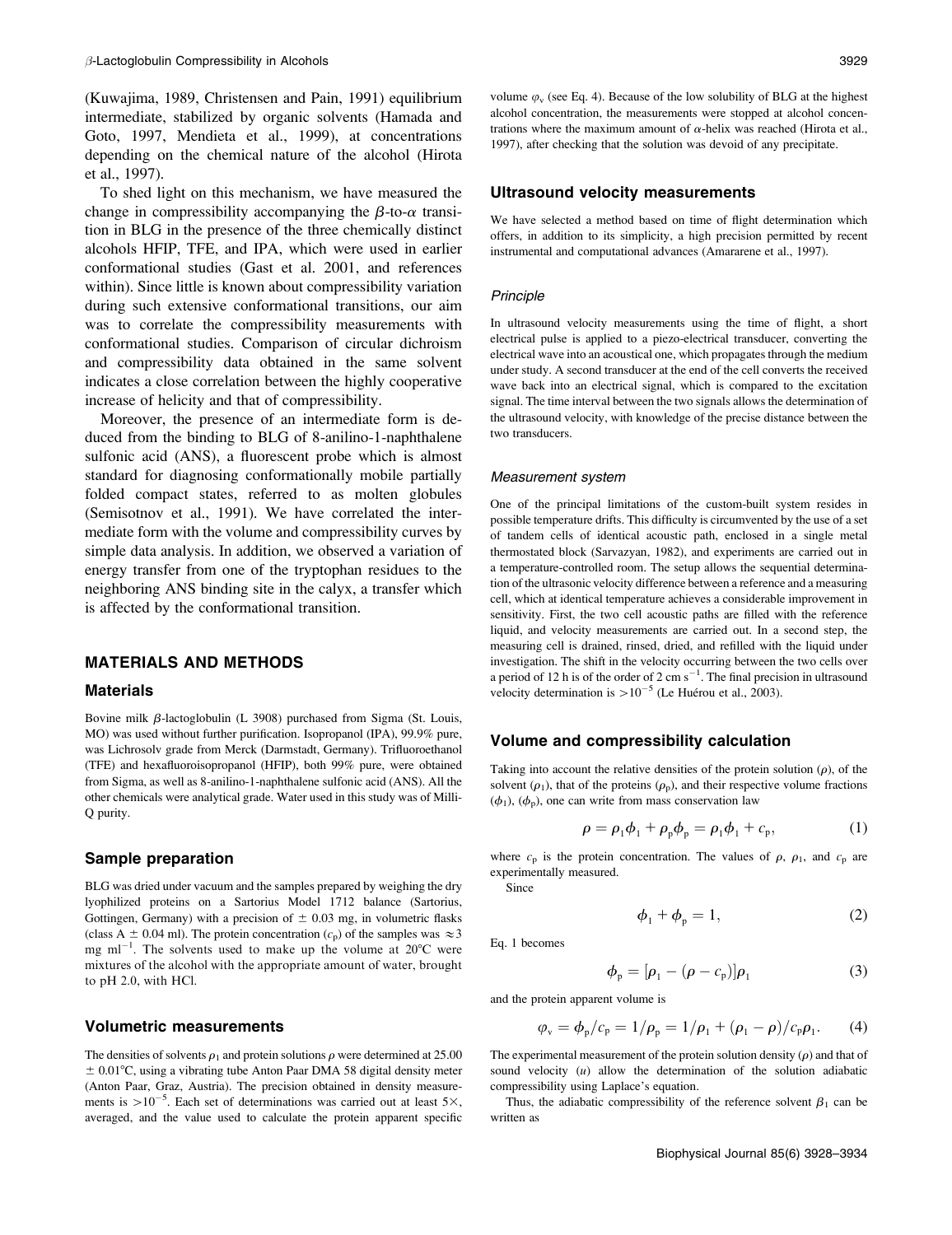$$
\beta_1 = 1/\rho_1 u_1^2, \tag{5}
$$

where  $u_1$  is the velocity in the reference solvent and  $\rho_1$  its density.

In this work we make use of the effective medium theory (Eq. 6), since the relevant acoustic wavelength is always orders-of-magnitude larger than the protein size and the solvent density does not differ much from the protein density (Pinfield et al., 1995). We take the solvent as phase one, whereas the second phase consists of protein solution. We describe each of the constituent components, as a function of the relative volumes of the constituent phases, in terms of several parameters. Thus, we can relate the protein solution compressibility  $\beta$  to both solvent ( $\beta_1$ ) and protein ( $\beta_p$ ) compressibilities as

$$
\beta = \beta_1 \phi_1 + \beta_p \phi_p, \tag{6}
$$

where  $\beta$ ,  $\beta_1$ , and  $\phi_p$  are calculated from  $\rho$ ,  $\rho_1$ ,  $c_p$ ,  $u$ , and  $u_1$ .

The protein compressibility can then be written as

$$
\beta_{p} = \beta_{1} + (\beta - \beta_{1})/\phi_{p} = \beta_{1} + (\beta - \beta_{1})/\phi_{v}c_{p}. \quad (7)
$$

The data were plotted versus the alcohol concentration and fitted to sigmoids.

### Circular dichroism

Circular dichroism (CD) spectra were recorded using an Aviv Model 62A spectropolarimeter (Aviv Associates, Lakewood, NJ). The temperature of the sample was controlled at  $25^{\circ}C \pm 0.1^{\circ}C$ . In the far ultraviolet (UV), a 0.2cm pathlength cuvette was employed. The results are expressed as mean residue ellipticities, defined as  $[\theta] = 100$   $[\theta]_{\text{obs}}/c$ , where  $[\theta]_{\text{obs}}$  is the observed ellipticity in degrees, c is the concentration in residue mole liter<sup>-1</sup>, and  $l$  is the length of the cell light path in centimeters.

#### Fluorescence

BLG intrinsic fluorescence and ANS fluorescence were recorded on a Spex spectrofluorimeter (Instruments SA, Edison, NJ) at  $22^{\circ}$ C, using excitation and emission bandpass of 2 nm. The excitation wavelengths for tryptophan and ANS fluorescence were 295 and 370 nm, respectively. Emission was recorded in the 310–570-nm wavelength range at a speed of 1 nm/s. In ANS binding studies, the dye concentration was  $25 \mu M$  in a ratio of 1:1 to the protein at pH 2.0. The alcohol concentration in the samples was varied in a 0–40% range depending on the chemical nature of the alcohol.

# RESULTS

## Volume

The dependence of partial specific volume of BLG on alcohol concentration is shown in Fig. 1. In all three alcohols the maximum variation is modest, within 10%. The curves determined in the two fluorinated alcohols present a somewhat similar overall profile, consisting first of a volume increase, then of a plateau region, and finally a steep increase. In HFIP, the protein volume increases from 0.765  $10^{-3}$  m<sup>3</sup> kg<sup>-1</sup> in water at pH 2.0, to 0.788  $10^{-3}$  m<sup>3</sup> kg<sup>-1</sup> at 3% HFIP, then we observe a short plateau between 3 and 5% (midpoint at 4%), followed by a much steeper increase, reaching a value of 0.824  $10^{-3}$  m<sup>3</sup> kg<sup>-1</sup> at  $10\%$  HFIP. In TFE, the volume of BLG increases slowly from 0.765 to  $0.772 \, 10^{-3} \, \text{m}^3 \, \text{kg}^{-1}$  at low cosolvent concentration



FIGURE 1 Plot of  $\phi_v$ , the apparent partial specific volume of BLG, as a function of alcohol concentration  $(v/v \%)$ , in water at pH 2.0. In this and all subsequent figures,  $\bullet$  represents experiments carried out in HFIP,  $\blacktriangle$  in TFE, and  $\circ$  in IPA. The error in volume measurements is  $\pm 0.003$   $10^{-3}$  m<sup>3</sup> kg<sup>-1</sup>.

(between 5 and 10%), then the curve displays a plateau between 10 and 18% of alcohol (midpoint at 14%), followed by an ascending part starting at 20% and reaching a value of  $0.812\ 10^{-3}$  m<sup>3</sup> kg<sup>-1</sup> at 25%. In contrast, when IPA is the cosolvent, the volume curve of BLG is almost flat, at a value of 0.765  $10^{-3}$  m<sup>3</sup> kg<sup>-1</sup> in the range from 0 to 15%; declines to a minimum at 20%; and then shows a very slowly ascending part at alcohol concentration from 20% to 35%, finally reaching a value of 0.772  $10^{-3}$  m<sup>3</sup> kg<sup>-1</sup> at 35%. Thus  $\Delta_v$ , the maximum difference in volume values, is cosolventdependent:  $0.059 \, 10^{-3} \, \text{m}^3 \, \text{kg}^{-1}$  (1086 ml/mol) in HFIP,  $0.047 \, 10^{-3} \, \text{m}^3 \, \text{kg}^{-1}$  (865 ml/mol) in TFE, and only 0.007  $10^{-3}$  m<sup>3</sup> kg<sup>-1</sup> (129 ml/mol) in IPA. Remark that the numbers in the fluoroalcohols are extremely large for protein volumetric changes.

## **Compressibility**

When BLG adiabatic compressibility,  $\beta$ , is plotted versus alcohol concentration expressed as volume percent  $(v/v)$ , a smooth sigmoidal curve is obtained indicating a cooperative transition from low to high compressibility values (Fig.  $2 b$ ). It is interesting that the maximum compressibility value reached varies also with the chemical nature of the alcohol. Thus whereas in TFE and IPA mixtures the compressibility value levels off at a maximum between 35 to  $40 \times 10^{-11}$  $Pa^{-1}$ , it reaches a substantially higher value of  $55 \times 10^{-11}$  $Pa^{-1}$  in HFIP solutions (Fig. 2 *a*). Furthermore, the alcohols differ in their effectiveness to induce the compressibility transition in the order:  $HFIP > TFE > IPA$ , the most effective being the fluorinated alcohols, exactly as previously reported by CD measurements of the transition (Hirota et al., 1997). We obtain for the maximum difference in compressibility a value of  $45 \times 10^{-11}$  Pa<sup>-1</sup> in HFIP, 30  $\times$  $10^{-11}$  Pa<sup>-1</sup> in TFE, and 23  $\times$   $10^{-11}$  Pa<sup>-1</sup> in IPA in decreasing order. From the fitted sigmoids we obtain the inflexion points of the curves at 5, 15, and 21%, of HFIP, TFE, and IPA, respectively.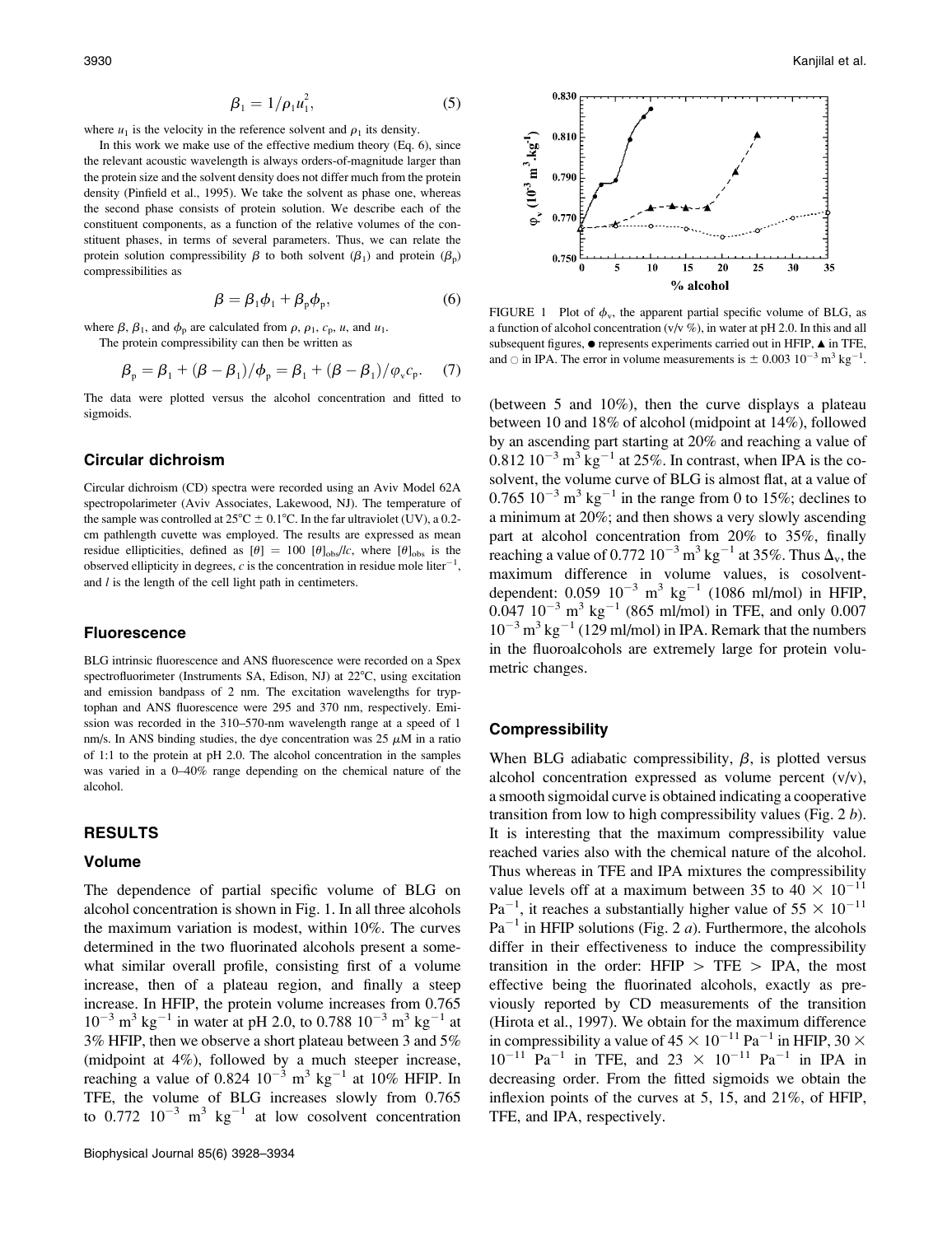

FIGURE 2 (a) Plot of  $\beta$ , the adiabatic compressibility of BLG, as a function of alcohol concentration. (b) Compressibility data fitted to sigmoids. The error bar in compressibility measurements is  $\pm 2 \times 10^{-11}$  Pa<sup>-1</sup>.

### Circular dichroism

To investigate the  $\beta$ -sheet to  $\alpha$ -helix transition of BLG, a large number of conformational studies have been previously carried out in mixtures of fluorinated alcohols (Shiraki et al., 1995, Hamada and Goto, 1997; Hirota et al., 1997; Kuwata et al., 1998; Hong et al., 1999; Mendieta et al., 1999; Gast et al., 2001). Here we measured the conformational change of the protein in IPA, the least effective of the three cosolvents in inducing the transition, as this alcohol's effects on the CD of BLG have been least-studied. Titration of the protein with IPA was monitored by ellipticity at 222 nm. The resulting curve shows the induction of helical conformation in BLG (Fig. 3). The compressibility of BLG in IPA has been plotted at the same time. It is interesting that the curves both display the same sigmoid profile and almost overlap, indicating a close parallelism between the increase



FIGURE 3 Plot of ellipticity [ $\theta$ ] at 222 nm, on the left ( $\blacksquare$ ), and adiabatic compressibility  $\beta$  of BLG on the right ( $\circ$ ), versus isopropanol concentration. Observe the notch on the CD curve between 15 and 20% of IPA.

of the  $\alpha$ -helix amount and that of the protein compressibility. Two differences can, however, be observed between the curves. Firstly, the far-UV CD curve is almost flat, up to an alcohol concentration of 15%, whereas the compressibility values start to increase slowly at a concentration of 5%. Secondly, a careful inspection of the CD curve in IPA reveals a notch between concentrations of 15 and 18%, whereas the compressibility curve does not show this phenomenon.

## Fluorescence

Since literature reports the presence of an equilibrium moltenglobulelike structure at low alcohol concentration, we have explored the binding to BLG of the fluorescent probe ANS, a standard for diagnosing molten globules (Semisotnov et al., 1991; Uversky et al., 1997), as a function of alcohol concentration (Fig. 4). After binding, ANS fluorescence emission intensity increases up to a maximum reached near 4% in HFIP, near 14% in TFE, and between 18 and 20% in IPA, and then drops abruptly. The derivatives of the compressibility curves were also plotted on Fig. 4. The maxima in the derivative curves correspond, of course, to the inflexion points of the sigmoids. The correlation between these and the fluorescence maxima of the ANS complexes is excellent. In addition, we observed a nonradiative energy transfer between one of the two tryptophans, excited at 295 nm and ANS bound within the calyx. When the ratio of tryptophan fluorescence intensity over that of ANS is plotted versus alcohol concentration, we obtain three curves display-



FIGURE 4 Plot of ANS fluorescence intensity in arbitrary units, versus alcohol concentration (*a*). The protein and dye concentration were 25  $\mu$ M. The excitation wavelength is 370 nm. The dotted lines correspond to the derivate  $d\beta/da$ , and the maxima to the inflexion points of compressibility curves: HFIP  $(---)$ , TFE $(---)$ , and IPA  $(.....)$ .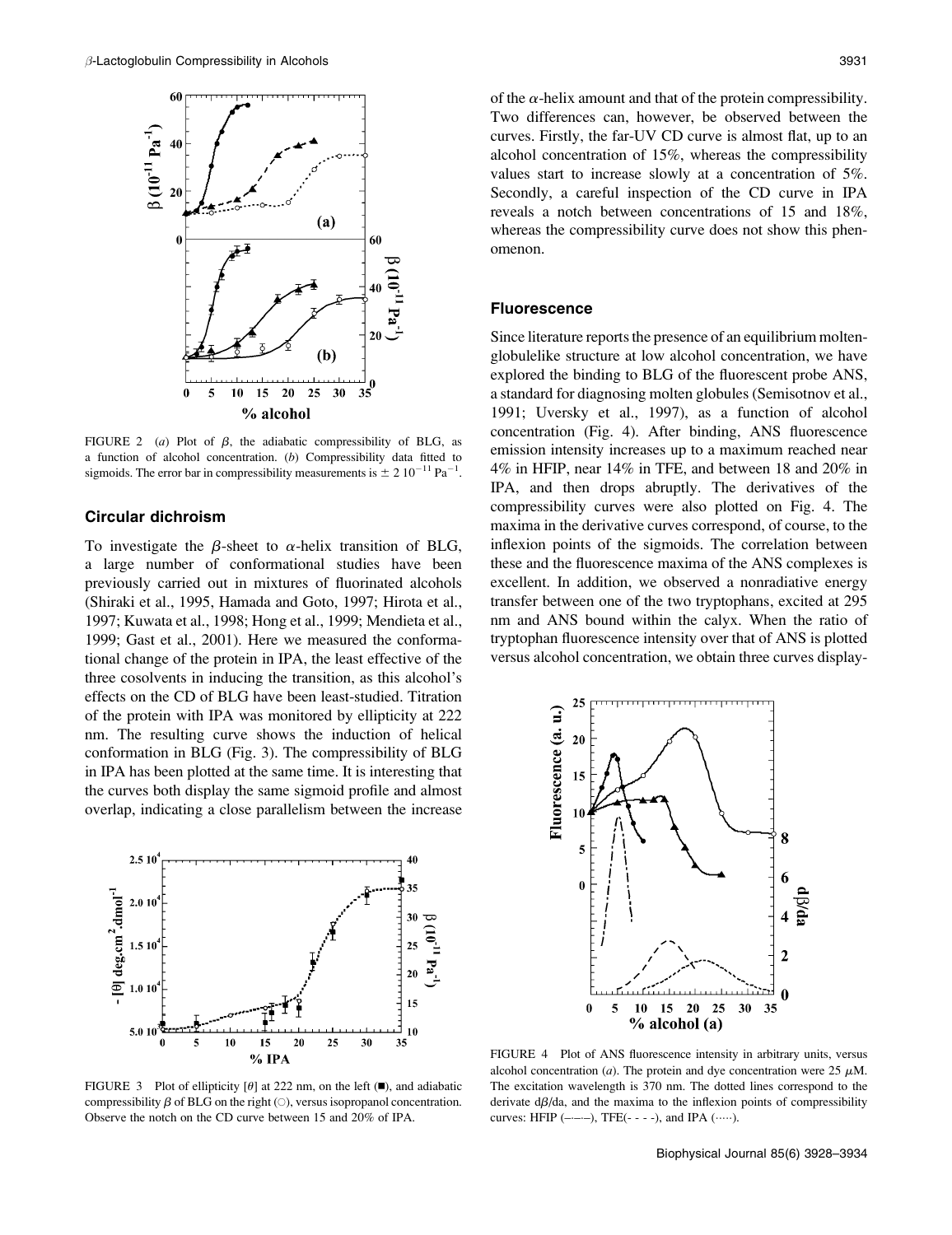ing similar profiles (Fig. 5). First there is a decrease in the ratio down to a minimum, and then a progressive increase. The minimum is located at different alcohol concentrations depending, as already observed in this report, on its chemical nature (Fig. 5). We found the minima at concentrations of 5% of HFIP,  $\sim$ 14% of TFE, and  $\sim$ 20% of IPA.

# **DISCUSSION**

Although recent developments of acoustic techniques allow a much higher precision in measurements by difference ultrasound velocimetry, there is a general agreement that adiabatic compressibility of globular proteins cannot be interpreted by the correlation with a single variable. As underlined by Dadarlat and Post (2001) in an article on molecular dynamic simulations of protein compressibility, ''the compressibility is a complex function that may result from a combination of factors, such as protein packing density, hydrophobicity, polarity, specific solvent accessible area, number of disulfide bonds, and the types of secondary structure elements.'' The fact that we are dealing in this work with a major change of protein structure induced by a series of cosolvents adds to the complexity of these parameters, and of data interpretation.

The precise mechanism by which alcohols induce conformational transitions in proteins and peptides is still a matter of conjecture and discussion. According to literature, alcohols may exert their effects by at least two mechanisms: direct binding or an indirect mechanism, by changing the solvent shell around the polypeptide chain (Kentsis and Sosnick, 1998). A superposition of these effects can thus be expected (Gast et al., 2001, and references within). In addition, the osmophobic effect described by Bolen and co-workers as an unfavorable interaction between the alcohol and the peptide backbone (Bolen and Baskakov, 2001) may be involved. Each of these hypotheses is plausible to some degree.

Actually, little is known about the precise structure of the  $\alpha$ -helices induced by alcohols in BLG. From NMR experiments, Kuwata et al. (1998) reached the conclusion that the



FIGURE 5 Plot of energy transfer efficiency between tryptophan and ANS. The ratio of tryptophan to ANS fluorescence intensity,  $I_{\text{Trp}}/I_{\text{ANS}}$ , is plotted versus alcohol concentration. The excitation wavelength is 295 nm.

residues involved in the conformational changes are mainly located on the N-terminal half of the molecule. From smallangle x-ray scattering experiments, Shiraki et al. (1995) and Kamatari et al. (1999) concluded that the protein was no longer globular, but chainlike, with chain segments formed by noninteracting  $\alpha$ -helices. Furthermore, the dimensions of other proteins studied in methanol appear to be closer to those in a highly unfolded state than globular. The protein could be represented by an open structure of helical segments without notable interactions between the segments. According to Gast et al. (2001), the structure of BLG in fluoroalcohols reveals a strongly solvated chain of different helical segments with several helical rods linked by flexible random coils, in agreement with the model proposed by Muroga (2000). We have characterized here the above structures by volume and compressibility measurements.

From our results there is a clear evidence that the maximum increase in volume depends on the chemical nature of the alcohols used and follows the order of alcohol effectiveness (HFIP  $>$  TFE  $>$  IPA) in inducing the transition (Fig. 1). It is important to note that the maximum alcohol concentration used in all the experiments corresponds to the plateau value of the ellipticity at 222 nm, i.e., 80% of  $\alpha$ -helix (Hirota et al., 1997). Thus, despite displaying the same  $\alpha$ -helix content, the final structures appear to differ in maximal volumes. For example, in the case of IPA where the cosolvent binding seems to be minimal (English et al., 1999), we might conclude either that the transition per se involves a relatively small volume change or that underlying positive and negative contributions almost cancel each other. A number of compensating effects may indeed affect the protein volume and contribute to the final result. The much larger values of  $\Delta_{\rm v}$  maximum found for HFIP and TFE compared to IPA indicate that the preferential interaction of the fluorinated alcohols with the protein seems to play a significant role in such high volume changes. This situation leads to a highly solvated protein described by Gast et al., (2001), where the excess concentration of fluorinated alcohols induces packing defects at the protein surface, significantly increasing the volume.

The primary focus of this investigation was to explore the extent to which the  $\beta$ -sheet-to- $\alpha$ -helix model transition is associated with changes in BLG adiabatic compressibility. Clearly, our results indicate a very close match between the dependence on alcohol concentrations of the ellipticity at 222 nm and that of the compressibility. This fact implies that the compressibility changes observed in this work do reflect the conformational transition between the BLG  $\beta$ -native and the open  $\alpha$ -states (Fig. 3). An additional feature suggesting the close relationship between the protein cooperative conformational transition and the compressibility increase is the order of effectiveness of the alcohol species for inducing them (HFIP  $>$  TFE  $>$  IPA). We find it to be the same whatever the technique used: compressibility, volume or CD. Other factors may, however, contribute to an increase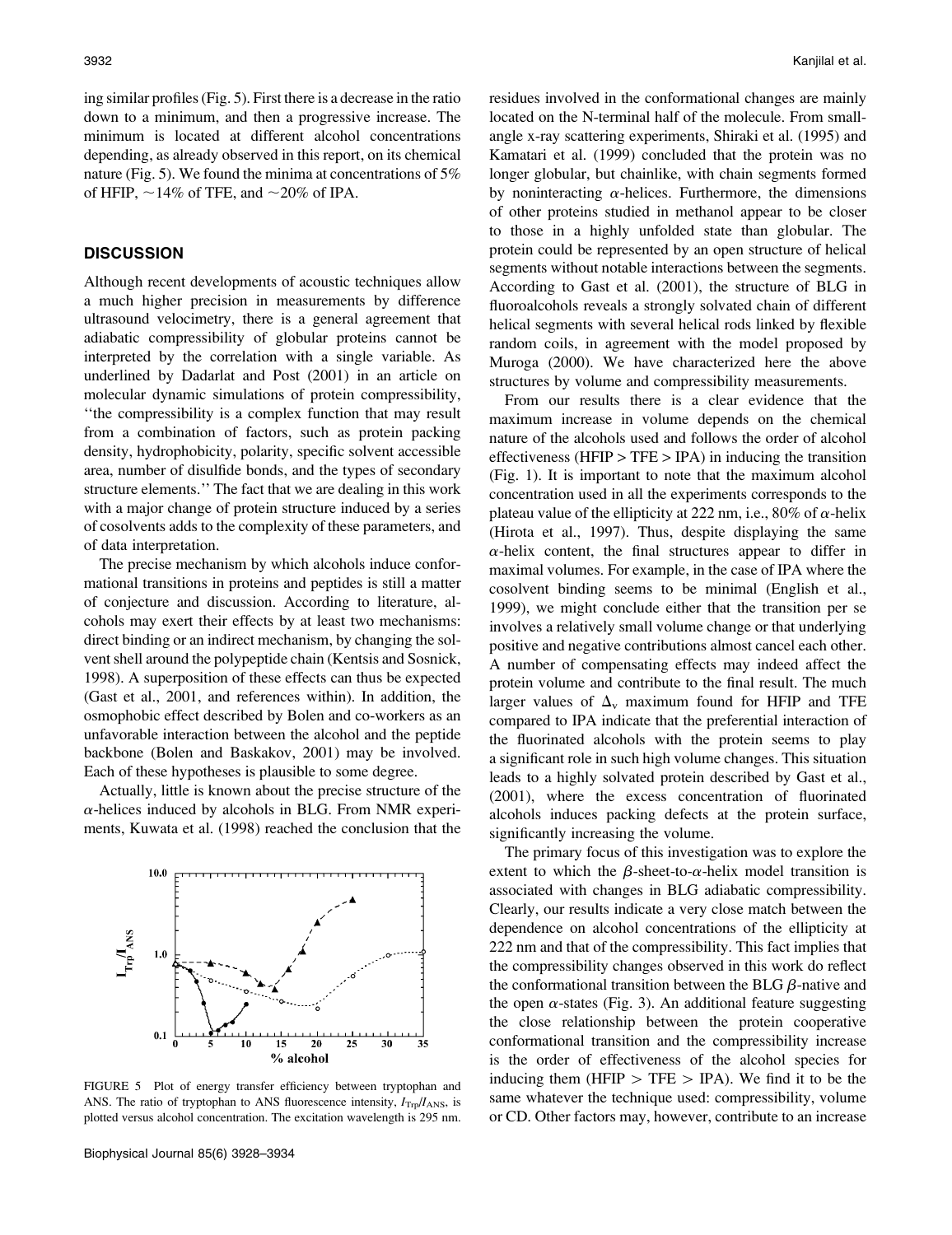of protein compressibility: for example, the pH of the solution promoting aggregation. However, since the protein exists at pH 2.0 as a monomer, aggregation can be safely ruled out. In addition, the presence of the cosolvents increases the repulsive electrostatic interactions, characteristic of low pH, leading to increased interatomic distances and size of protein cavities and thus to the softening of the macromolecule. At present, we cannot quantify the respective contributions of the potential solvation by the alcohols at the protein surface and that of the conformational transition to the compressibility.

One notable difference between CD and compressibility experiments concerns the maxima reached. While it is known that the maximum  $\alpha$ -helicity induced by alcohols (80%) is independent of the chemical nature of the cosolvent (Hirota et al., 1997), the maximum compressibility value obtained for BLG in HFIP is definitely higher than that in the two other alcohols, up to the concentration studied. This effect is consistent with the preferential binding coefficient of HFIP to BLG. It is probably the result of hydrophobic interactions and of the replacement of water by alcohol molecules leading to progressive protein unfolding (Gast et al. 2001). An additional difference between the CD and compressibility curves is the early increase of the compressibility values, which is absent in the far-UV CD curve (Fig. 3). This probably reflects structural changes observed in the near-UV CD, between 5 and 15% of IPA, where the aromatic fine peaks at 280–295 nm disappear (not shown). Another notable discrepancy between compressibility and CD curves is the presence of a notch in the  $[\theta]_{222}$  versus IPA concentration curve (Fig. 3). This phenomenon has also been described by Konno et al. (2000) when titrating cytochrome c by HFIP. According to these authors, it indicates the presence of an intermediate state during the transition to a highly  $\alpha$ -helical state. This notch in the titration curve of BLG with TFE is also present in the work of Mendieta et al. (1999), who used CD spectral deconvolution to pinpoint the conformation of the molten-globulelike intermediate.

Interaction with ANS identifies protein molten-globule states, using the term in a broad sense (Semisotnov et al., 1991). This is indeed the case here, since the intermediate state shares many features of the molten globule but differs nevertheless from the BLG native secondary structure (Shiraki et al., 1995). As shown in Fig. 4, in all the three cosolvents a strong enhancement of ANS fluorescence occurs upon interaction of the dye with the more loosely packed clusters of hydrophobic residues of the partially folded protein. According to Collini et al. (2000), the protein possesses two binding sites for ANS: one external site and another one more specific, at the bottom of the hydrophobic calyx, possibly close to the GH strand (Brownlow et al., 1997). The calyx site would certainly be affected by the conformational transition. At higher alcohol concentrations, the hydrophobic ANS binding pocket is destabilized. It appears to be solvated by the hydrophobic solvent, as

indicated by the minima in the fluorescence energy transfer curves (Fig. 5). From the energy transfer observed, we can conclude that the ANS binding site within the calyx is within  $20$  Å of tryptophan 19 (Brownlow et al., 1997).

It is especially interesting that virtually all the measurements shown in this work display a relatively small transition at low alcohol concentrations followed by a much larger one at higher cosolvent levels. The early transition is seen to correspond to the loss of the protein's native tertiary structure without having large effects on the secondary structure, as seen with IPA in Fig. 3. This is indicative of classical molten-globule formation. With IPA this transition is complete at slightly  $\langle 20\%$  alcohol. The sharp increase in negative ellipticity at higher IPA levels, which corresponds to the large change in compressibility as well as to the change in volume, is accompanied by a loss of ANS fluorescence and thus of ANS binding. The same loss of ANS binding occurs with the other two alcohols as well, but at lower concentrations, as noted above. The highly  $\alpha$ -helical form produced at elevated alcohol concentrations thus does not have the properties normally associated with molten globules, namely a compact form with a mobile but hydrophobic interior.

In addition to its role as a molten-globule indicator, ANS can also bind in the calyx of native BLG. This too, increases its fluorescence from a very small value in water to the value seen in Fig. 4 at 0% alcohol. The shoulder on the ANS fluorescence curve for IPA that occurs at  $\sim$ 5% alcohol is consistent with additional changes in the binding, due perhaps to some softening of the native tertiary structure as it moves toward the molten-globule state. TFE behaves in a manner similar to IPA. It produces a small initial volume change (Fig. 1) as well as a small early rise in compressibility (Fig. 2), both of which are complete by 10% alcohol. Similarly, the ANS fluorescence rises to a plateau by 7–10% and then rises slightly to its maximum at  $\sim$  14% (Fig. 4). The effects of HFIP are slightly more complex than those of the other two alcohols because they are compressed into a narrow range of relatively low cosolvent concentrations. Thus the early transition is not seen in the compressibility data in Fig. 2, or the ANS fluorescence in Fig. 4. It is clearly present in the specific volume in Fig. 1, however, where it occurs as a step which is complete by 3% alcohol.

As a conclusion, it is interesting to remark that the midpoints of the volume plateaus, the minima of energy transfer, the maximum fluorescence of the ANS binding curves, and the inflexion points of the compressibility curve are in good agreement, occurring at similar alcohol concentrations. Finally, if we compare the inflexion points of the compressibility curves and the ANS fluorescence maxima in Fig. 4, we can conclude that the largest change in compressibility for a given increase in alcohol concentration occurs for the molten-globule-like state.

In this report, we have highlighted the parallelism between the conformational transition and compressibility changes.